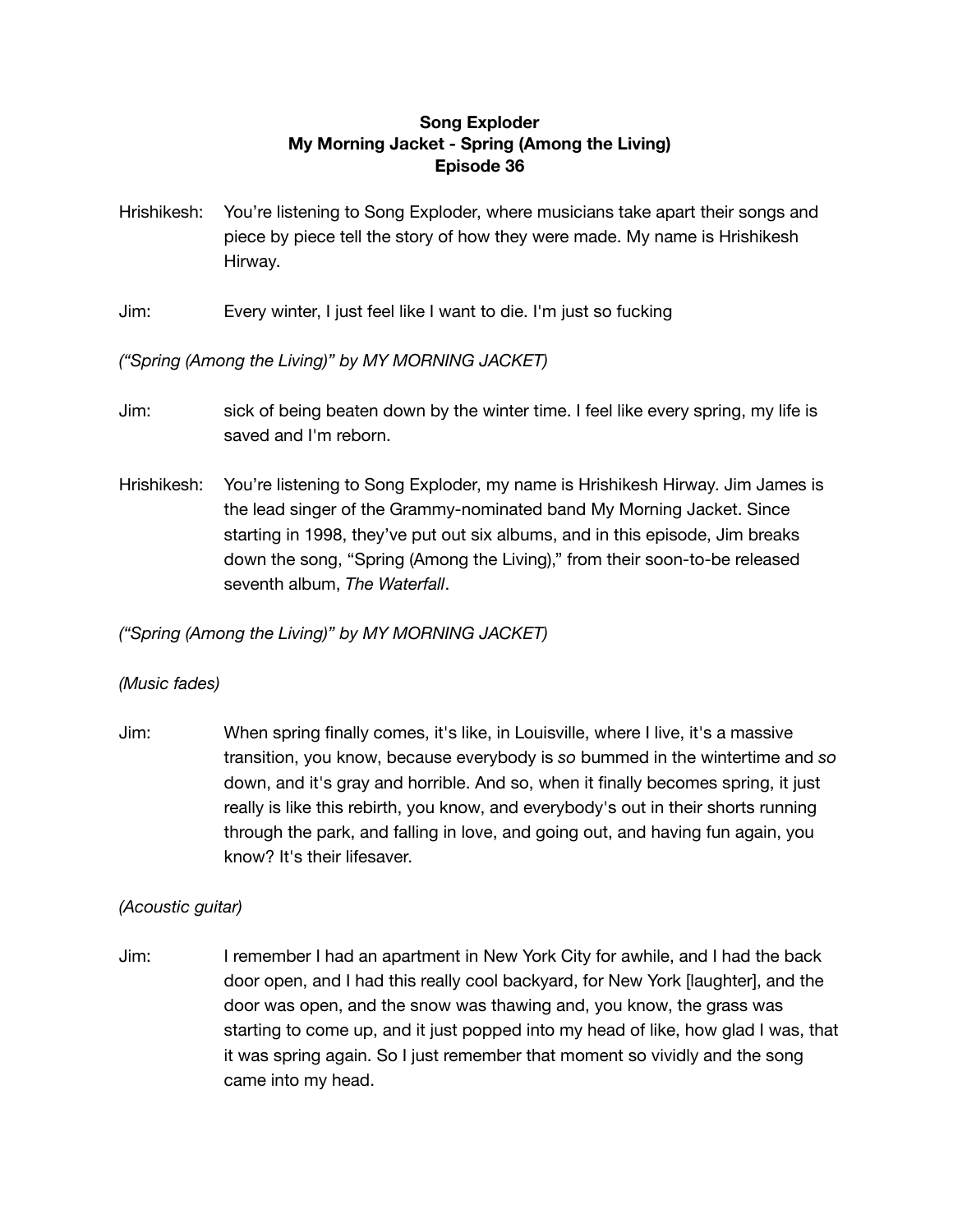*(Vocals: "Boy, I was ready / Boy, I was ready for spring")*

- Jim: I picked this song to talk about because I think it represents what I love about the era we're in now, which is true analog performance by a band, but also tons of digital editing and smashing together of parts, and all the cool things you can do in a computer now. We played through the song, but we never really figured it out at the studio. We like, had just done the basic tracks. And then, when I went home, I opened up the session, and just started putting it together, and connecting the dots. Like I had this really left, right feeling of like the drum beat. This one's happening, *(Drums)* Jim: and then this one's happening. *(Drums)* Jim: And then bam, they're both happening together. *(Drums)* Jim: Yeah, and that was something that we couldn't just track like that or figure that out. Well, it would be physically impossible because you couldn't play two parts at the same time. *(Drums fade)* And for me, it really came together in that way. *(Processed acoustic guitar)* Jim: The [mimics electric guitar], I really, I wanted a really horrible sound. And I was
	- like, "What sounds more horrible than an acoustic through an amp?" I think it's one of those horrible sounds on the face of the earth. So we put it through the amp with reverb on it.

*(Processed acoustic guitar)*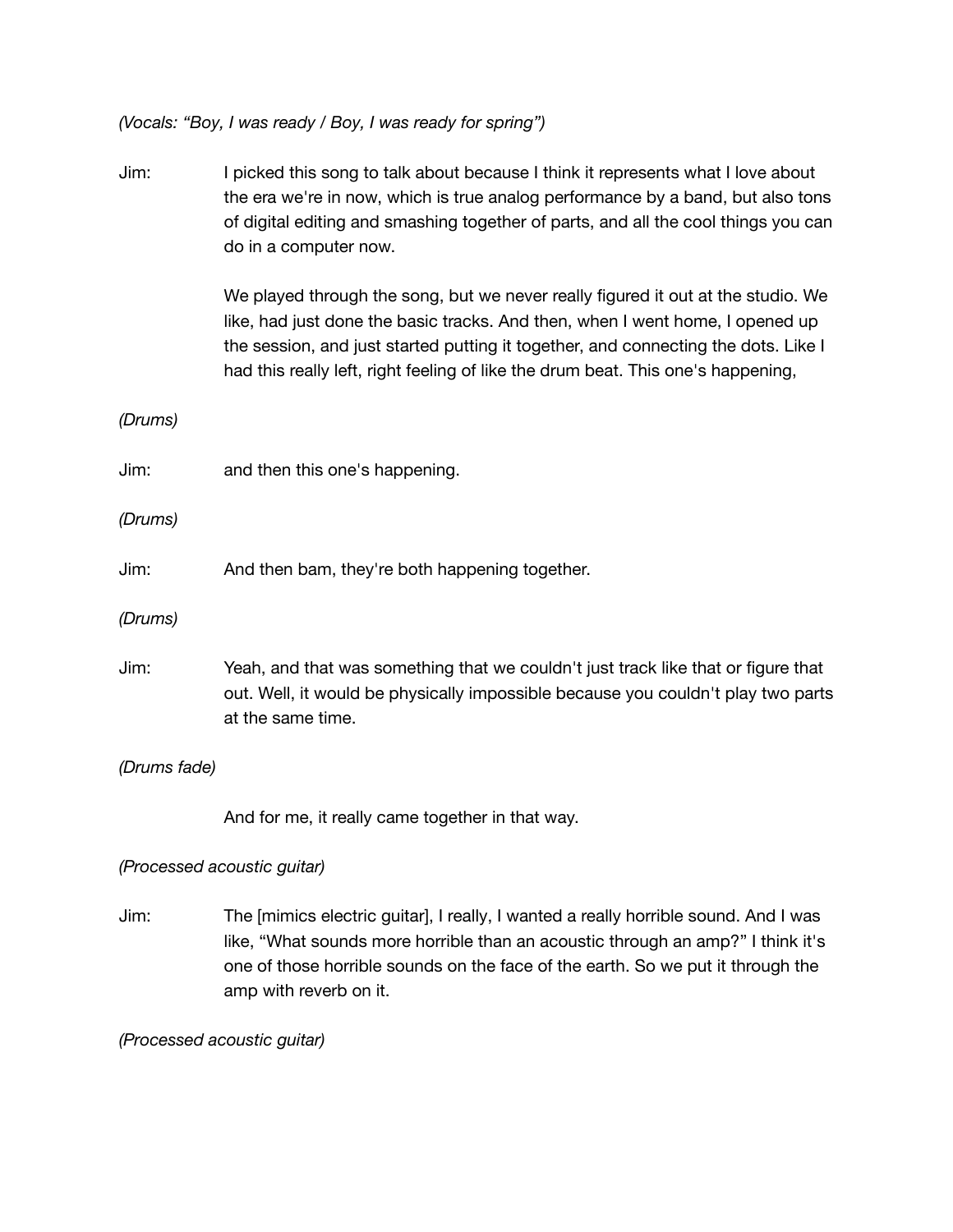Jim: I just love it when things sound terrible, you know? I mean, sometimes I love it when things sound great, but there's just something about the way something sounds, maybe I've listened to "There's a Riot Goin' On" by Sly Stone, I think it's one of the greatest records ever made, and that record sounds horrible, and the vocal super muffled.

*("There's a Riot Goin' On" by SLY AND THE FAMILY STONE)*

Jim: Everything's dirty and horrible, and I just love that stuff. They were like, "This is a fucking great take, like we're not going to go fix that vocal just because it blew up, you know? It sounds great. It's awesome." So I'm a big fan of external noises. Like if I do a vocal at home now, it's just like, I've just got to start recording it, and if it distorts a little, I'm kind of glad.

*(Vocals: "Ooh yeah / Among the living again, yeah / Ooh")*

Jim: I was doing a lot of howling on this song, and I was like, "God, this is fun." And I was like, "Oh man, that would sound so good if somebody was howling with me or along with me." And yeah, we had our friend Merrill from tUnE-yArDs, sing on this and howl, and because I love Merrill's spirit and her howling, and you know, her spirit is so big.

*(Vocals: "Done hibernating / We animals roam / Out of the holes / [howls]")*

Jim: There were other girls singing along with her,

*(Vocals: "Boy, I was ready / Ready for spring")*

Jim: Kylene King and Patti King from Portland, who also did the strings on the record.

*(Strings)*

Jim: They were like the powerhouse.

*(Strings fade)*

Jim: The next part coming up on the clav, like Bo came up with like the [mimics the clavinet].

*(Clavinet)*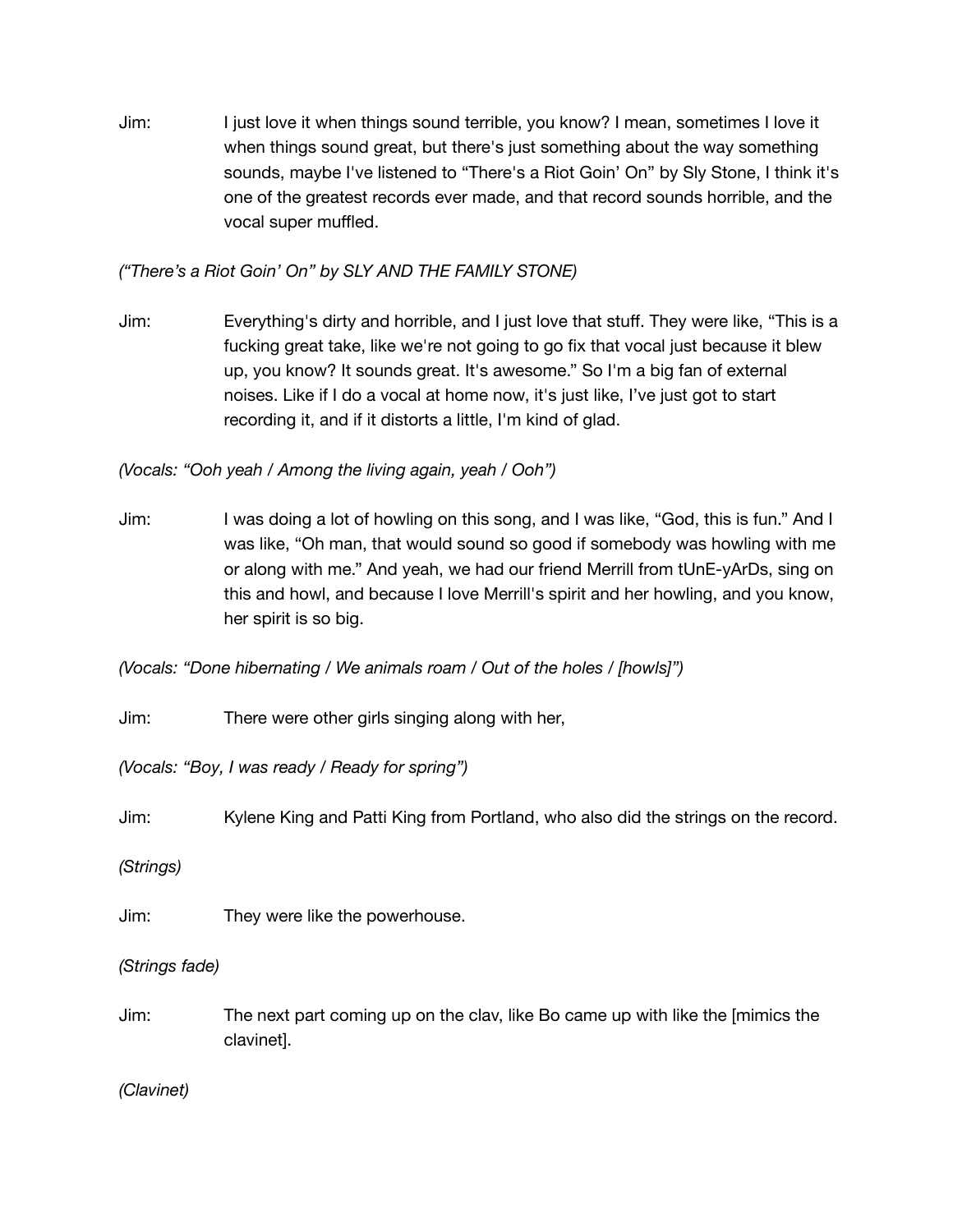- Jim: This always reminds me of the news, "Tonight at 7, breaking news."
- Bo: I almost broke my hand, playing that so fast, it's so like, tense to get it. I'm Bo and I'm the keyboardist.
- *(Clavinet ends)*
- Bo: I'm Bo and I'm the keyboardist.

It's funny hearing that, because I'm relearning how to play the song, and I forgot that extra note was in there [laughter]. I'm going to add it back [laughter].

## *(Strings)*

Jim: The whole ending to me feels super joyous and triumphant, like spring is supposed to feel. I feel like you've made it through this big, weird song; parts of it are jarring, and parts of it feel good, and parts of it feel sad. But then you make it to the end and it's like, it's kind of all let's go, and you're enjoying it. It's like a joyous kind of yelling.

*(Howl)*

*(Howl ends)*

Hrishikesh: And now, here's "Spring (Among the Living)," by My Morning Jacket, in its entirety.

*("Spring (Among the Living)" by MY MORNING JACKET)*

Hrishikesh: Go to songexploder.net for links to buy the record or stream it. Next time on the show, composer John Lunn breaks down his Emmy-winning music for the show, *Downton Abbey*.

*("Downton Abbey: Main Theme" by JOHN LUNN)*

Hrishikesh: You can find all the past and future episodes of Song Exploder at songexploder.net or on iTunes, Stitcher, or wherever you download podcasts. Find the show on Twitter, Facebook, and Instagram @SongExploder. Song Exploder is a proud member of Radiotopia, from PRX, a curated network of